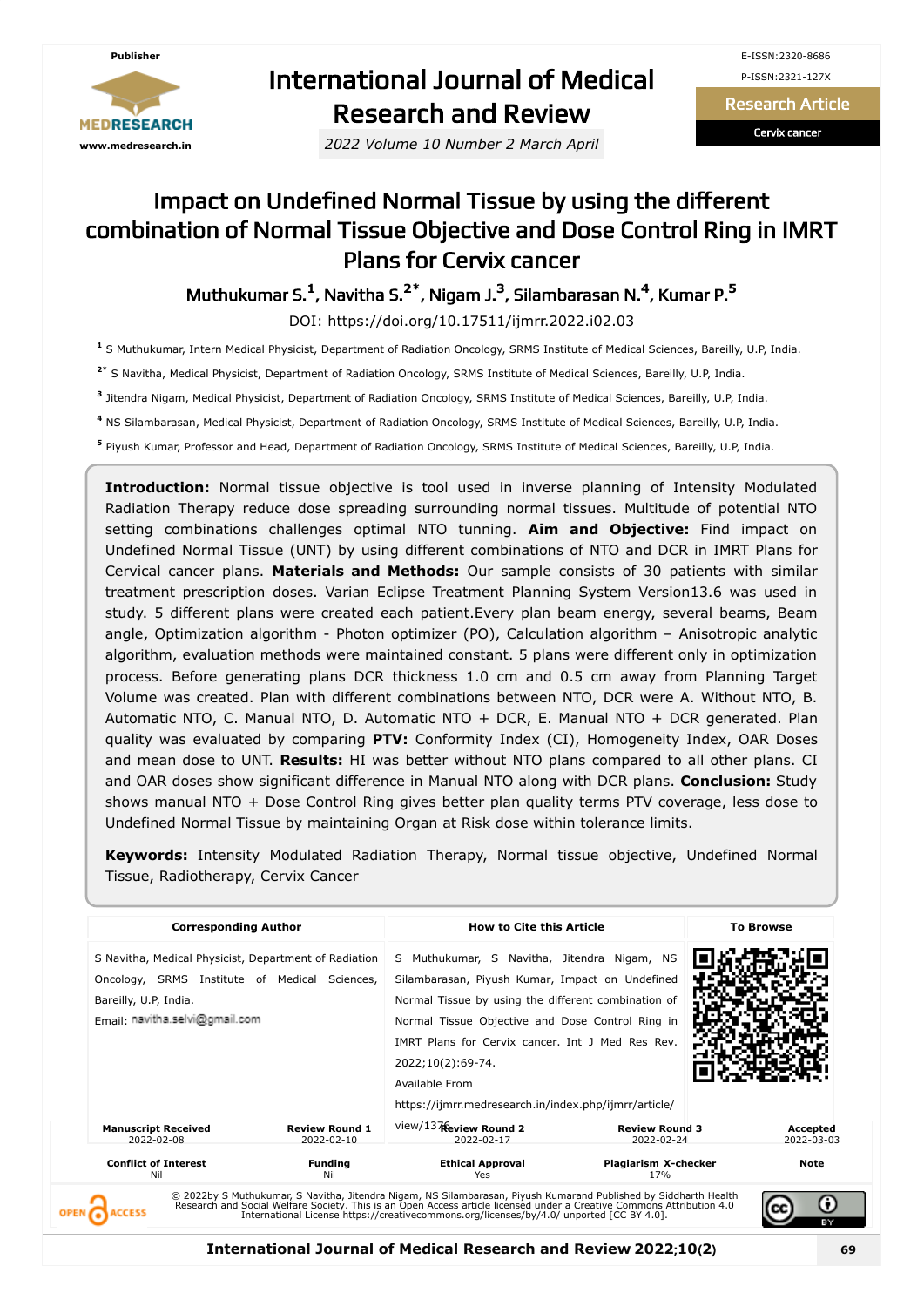## Introduction

Cervical cancer is the second most common malignant tumour in women and is the third leading cause of cancer-related death among women worldwide [1]. Radiotherapy alongside surgery and chemotherapy is an important part of the therapeutic process in women suffering from these cancers. Radiotherapy is one of the main techniques to control the tumour [2]. The aim of radiotherapy is that more dose to the target volume and less dose to the surrounding normal tissues [3].

In the past few decades, conventional twodimensional RT (2D-RT) has been widely used in the treatment of cervical cancer, but this treatment option suffers from a high frequency of acute and chronic complications, which affect the treatment efficacy as well as patient quality of life [4]. Threedimensional conformal RT (3D-CRT) based on computed tomography is becoming a critical part of RT. This approach is relatively favourable in terms of the radiation dose and toxicity to organs in the exposure field [5].

Intensity-modulated RT (IMRT) is a precise RT that has been developed based on 3D-CRT. An advantage of IMRT is that it can deliver a relatively large radiation dose over a target area while minimising the radiation dose to adjacent noncancerous tissue, thereby offering greater locoregional control and leading to fewer side effects [6].

In IMRT planning it is classified into two types by optimization method. Those are forward and inverse planning. Forward IMRT is like a 3DCRT, manually can change the fluence by altering the Multi-Leaf Collimator (MLC) according to plan. During Inverse planning optimization, Treatment Planning System (TPS) will generate fluence concerning Planning Target Volume (PTV), Organ at Risk (OAR) Volumes and dose constraints. Usually, medical physicists get the CT structure with delineated PTV and OARs, Other than this structure some soft tissues there within the body. This soft tissue is called Undefined Normal Tissue (UNT) and these soft tissues receive a dose. However, normal tissue that is exposed to radiotherapy can also be affected, leading to toxic effects. In the majority of patients, radiotherapy is delivered to a small, well-defined part of the body. Moreover, radiotherapy is delivered in small doses (fractions), which target and kill comparatively more cancer cells than normal cells [7].

## Materials and Methods

**Study Setting:** Department of Radiation oncology, Shri Ram Murti Smarak Institute of Medical Sciences.

**Study Design:** Retrospective study

**Duration and type of study**: A total of thirty patients, diagnosed with cervix cancer, treated between March 2021 and December 2021 were included in this study. For each patient, we have generated five plans with a combination of DCR and NTO for study purposes.

#### **Inclusion criteria:**

- **1.** Carcinoma Cervix patients
- **2.** Dose fractionation schedule 50.4Gy/28 Fractions

**Radiotherapy: Simulation and Volume Delineation:** All the patients underwent simulation in a supine position using the 4-point thermoplastic cast. Contrast-enhanced CT scans of 3mm slice thickness were obtained.

The following volumes were delineated by Oncologist.

Clinical Target Volume (CTV) primary, Clinical Target Volume (CTV) nodal – nodal volumes were delineated as per the guidelines given by RTOG [8]. Planning Target Volume (PTV)- 5mm isotropic margin to the CTV to account for setup errors. The OAR'S were delineated as per RTOG guidelines. This included the Urinary bladder, Rectum, Femoral heads, Bone marrow and Bowel. Undefined normal tissue is a structure within the body excluding target and OARs which is shown in Fig.1. Contouring and dose reporting to UNT are routinely not practised.

**Dose prescription:** A total of 50.4 Gy in 28 fractions was prescribed to the PTV. All the patients received treatment using the IMRT technique. The constraints are given for the OARs were:-Femoral head Dmax ≤50Gy; Urinary Bladder V50<50; Rectum V50<50; Bowel V45<195cc; Bone Marrow Dmean<30Gy. Dose tolerance for these OARs followed as per RTOG.

### **Planning**

**1.** The plans were created in the Eclipse Treatment Planning System of Version13.6 (Varian Medical Systems, Palo Alto, CA) for Truebeam which is having the Millenium MLC.

**2.** Inverse planning with one or multiple optimizations and running was done to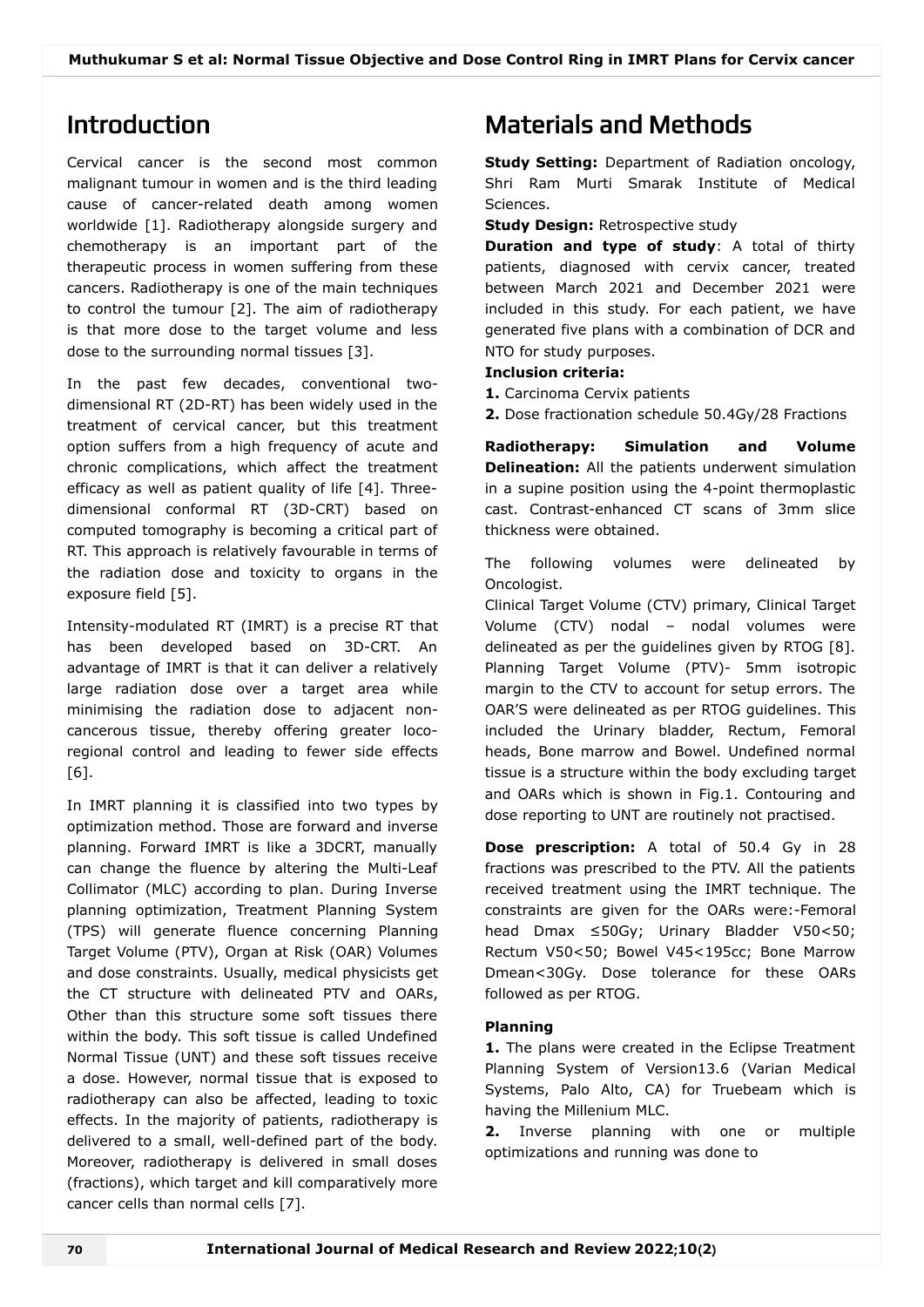Achieve the target dose distribution and OAR sparing. AAA algorithm was used for dose calculation after the optimization process.

**3.** In IMRT, 7 fields were used such as 0°, 51°, 102°, 153°, 204°, 255°and 306° to achieve the goals.

**4.** In every plan Beam energy, Number of beams, Beam angle, Optimization algorithm - Photon optimizer (PO), Calculation algorithm – Anisotropic analytic algorithm (AAA) and evaluation methods were maintained constant.

**5.** To reduce the dose of UNT we have used two methods. In Varian Eclipse Treatment Planning System (TPS) has a feature called Normal Tissue Objective (NTO) as shown in Fig 2. It will also reduce the dose to the surrounding normal tissue during the inverse planning optimization process.

**Normal Tissue Objective (NTO):** This is a function of the inverse planning optimization that penalizes high dose levels to suppress hotspots and generate a rapid dose fall-off in the surrounding normal tissue. It has a few parameters that are Priority, Distance from target border, Start dose, End dose, and fall-off. By altering this we can change the dose fall-off outside the PTV.



**Figure 1:** Undefined Normal Tissue (UNT)



**Figure 2:** Normal Tissue Objective (NTO)

**6.** In another method, Dose Control Ring (DCR) is a structure created around the PTV as shown in Fig. 3, to reduce the dose to the surrounding normal tissue dose.

**Dose Control Ring (DCR):** In this method, we are

Creating one virtual structure around the PTV to reduce the dose to surrounding normal tissues. Here we have created 5mm away from the PTV and the Thickness of the DCR is 10mm. During optimization, objectives are given to this structure.



**Figure 3:** Dose Control Ring (DCR)

**7.** Combination of DCR and NTO we have created five plans for each patient. That five plans are:

**I.** Without NTO: In this method, we were given the objective of the target volume (PTV) and OAR structures. During optimization, we didn't use the NTO for this type of planning.

**II.** Automatic NTO: In this method, we were given the objective of the target volume (PTV) and OAR structures. During optimization, we used the NTO and NTO values are in-build with the eclipse system. **III.** Manual NTO: In this method, we were given the objective of the target volume (PTV) and OAR structures. During optimization we used the NTO and NTO values are changed, distance from the target border to 0.3cm and fall-off to 0.3.

**IV.** Automatic NTO+DCR: In this method, we were given the objective of the target volume (PTV), OAR structures and DCR. For DCR we have given two objectives one upper and the mean objective. During optimization, we used the NTO and NTO values are in-build with the eclipse system.

**V.** Manual NTO+DCR: In this method, we were given the objective of the target volume (PTV), OAR structures and DCR. For DCR we have given two objectives one upper and the mean objective. During optimization we used the NTO and NTO values are changed, distance from the target border to 0.3cm and fall-off to 0.3.

**8.** The OAR dose constraints and target dose parameters were followed as per RTOG guidelines and evaluated as per ICRU 83 recommendations.

**Data collection procedure:** The following dosimetric parameters were assessed and compared amongst the two planning techniques: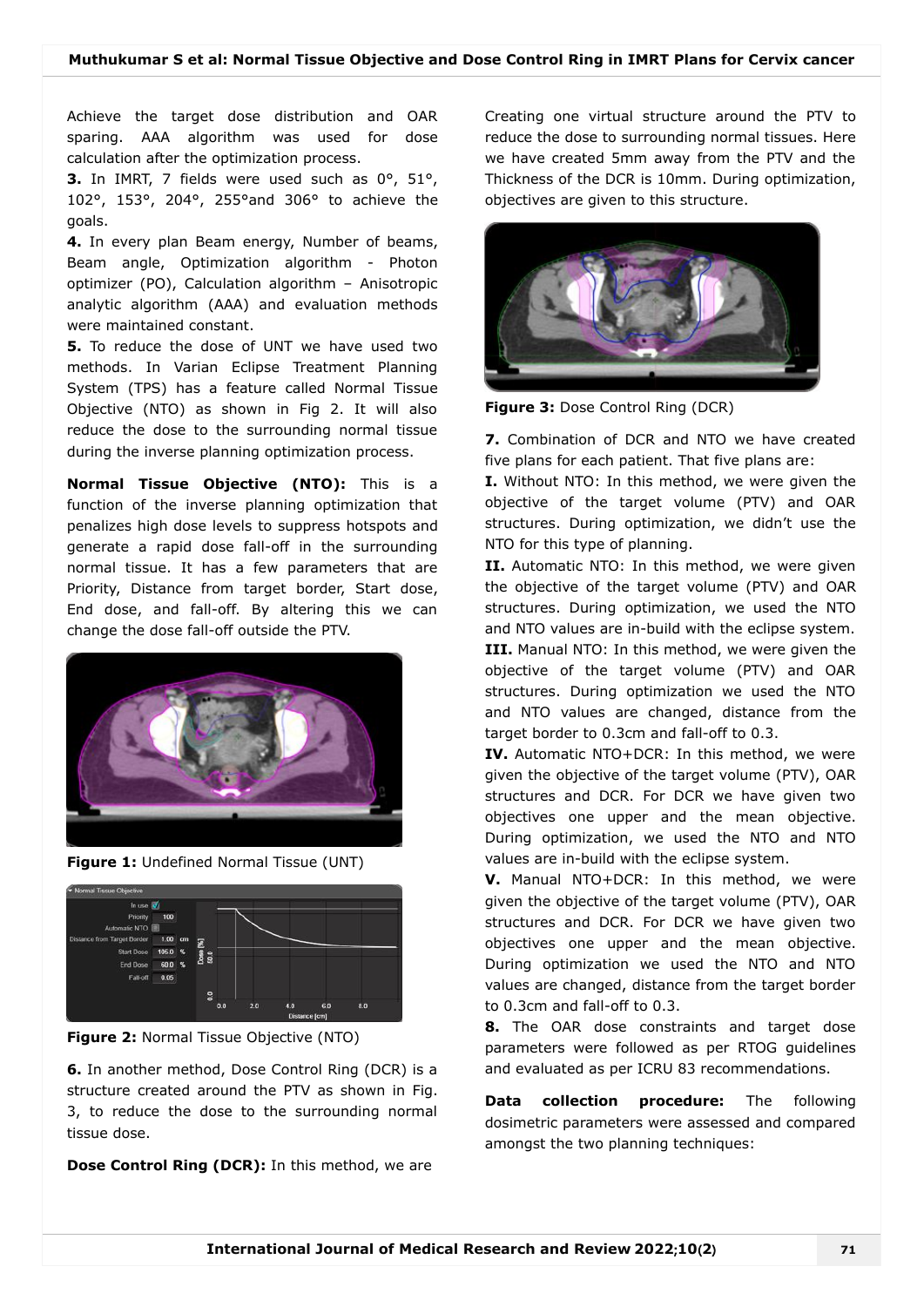**1.** PTV- D95%, D50%, D2% (Dnear max), D98% (Dnear min), Conformity Index (CI) (ICRU 62) [9], Homogeneity Index (HI) (ICRU 83) [10].

**2.** Organs at risk (OARs)

Dmax was calculated for serial organs (Femoral head) and Dmean was calculated for parallel organs (Bone marrow)

**Statistical Analysis:** Statistical significance was calculated using the ANOVA test. A p-value of <0.05 was considered as statistically significant.

### Results

All the plans were evaluated by Homogeneity Index and Conformity Index. HI shows 0.03 for Without NTO plans and 0.06 for Manual NTO along with DCR plans. CI shows 1.08 for Manual NTO along with DCR and 1.5 for Without NTO plans. It shows all the plans were clinically acceptable plans according to the PTV coverage. The observed OAR doses were tabulated below.

**Table 1: Mean values of bladder and rectum doses for 30 patients**

| <b>Target Prescription Witho Automa Manu Automatic</b> |            |         |            |                     | <b>Manual</b> | $P-$ |
|--------------------------------------------------------|------------|---------|------------|---------------------|---------------|------|
| / OAR / Tolerance                                      | <b>ut</b>  | tic NTO | <b>al</b>  | NTO+DCR NTO+DC valu |               |      |
|                                                        | <b>NTO</b> |         | <b>NTO</b> |                     | R             | e    |
| Bladde V50<50%                                         | 65.05      | 39.43   | 35.31      | 37.76               | 34.85         | < 0. |
|                                                        |            |         |            |                     |               | 001  |
| RectumV50<50%                                          | 56.95      | 34.75   | 31.69      | 32.84               | 31.68         | <0.  |
|                                                        |            |         |            |                     |               | 001  |

**Table 2: Mean values of femur and bone marrow doses for 30 patients**

|        | <b>Target Prescription Witho Automa Manu Automatic</b> |            |         |            |                     | <b>Manual</b> | $P-$ |
|--------|--------------------------------------------------------|------------|---------|------------|---------------------|---------------|------|
|        | / OAR / Tolerance                                      | <b>ut</b>  | tic NTO | al         | NTO+DCR NTO+DC valu |               |      |
|        |                                                        | <b>NTO</b> |         | <b>NTO</b> |                     | R             | e    |
| Bone   | DMean < 30                                             | 30.89      | 30.47   | 30.14      | 30.23               | 30.07         | 0.55 |
| Marrow |                                                        |            |         |            |                     |               | 2    |
| Right  | DMax < 50                                              | 45.73      | 45.6    | 44.95      | 45.34               | 44.92         | 0.25 |
| Femur  |                                                        |            |         |            |                     |               | 5    |
| Left   | DMax < 50                                              | 46.19      | 46.03   | 45.43      | 45.92               | 45.42         | 0.28 |
| Femur  |                                                        |            |         |            |                     |               | 2    |

**Table 3: The mean dose of Undefined Normal tissue for 30 patients**

|            | Target Prescription Witho Automa Manu Automatic Manual P- |            |            |             |                     |       |      |
|------------|-----------------------------------------------------------|------------|------------|-------------|---------------------|-------|------|
|            | / OAR / Tolerance                                         | $\sqrt{u}$ | tic NTO al |             | NTO+DCR NTO+DC valu |       |      |
|            |                                                           | <b>NTO</b> |            | <b>NTO</b>  |                     | R     | e    |
| <b>UNT</b> | <b>DMean</b>                                              | 16.11      | 14.90      | 14.45 14.42 |                     | 14.35 | < 0. |
|            |                                                           |            |            |             |                     |       | 001  |



**Graph 1:** Comparison of Urinary Bladder (V50<50%) and Rectum (V50<50%) for all the plans. Here we indicated the mean values of the 30 patients, for each type of planning.

The Urinary Bladder (V50<50%) and Rectum (V50<50%) were achieved in all the planning method except without NTO plans for cervix cancer patients as shown in table 1 and graph 1.

However, statistically significant differences were observed  $(p>0.05)$ .



**Graph 2:** Comparison of Left Femur (DMax<50Gy) for all the plans. Here we indicated the mean values of the 30 patients, for each type of planning.

The Left femoral head (Dmax<50Gy), Right Femoral head (Dmax<50Gy) and Bone marrow (Dmean<30Gy) were achieved in all the planning methods and in that comparatively less dose in Manual NTO along with DCR plans for cervix cancer patients as shown in table 2 and graph 2.

However, no statistically significant differences were observed  $(p>0.05)$ .

Table 3 and graph 3showed the mean dose of UNT (Dmean) and it was less in the Manual NTO along with DCR planning method comparatively to all the other planning methods. However, significant results were observed (p<0.005).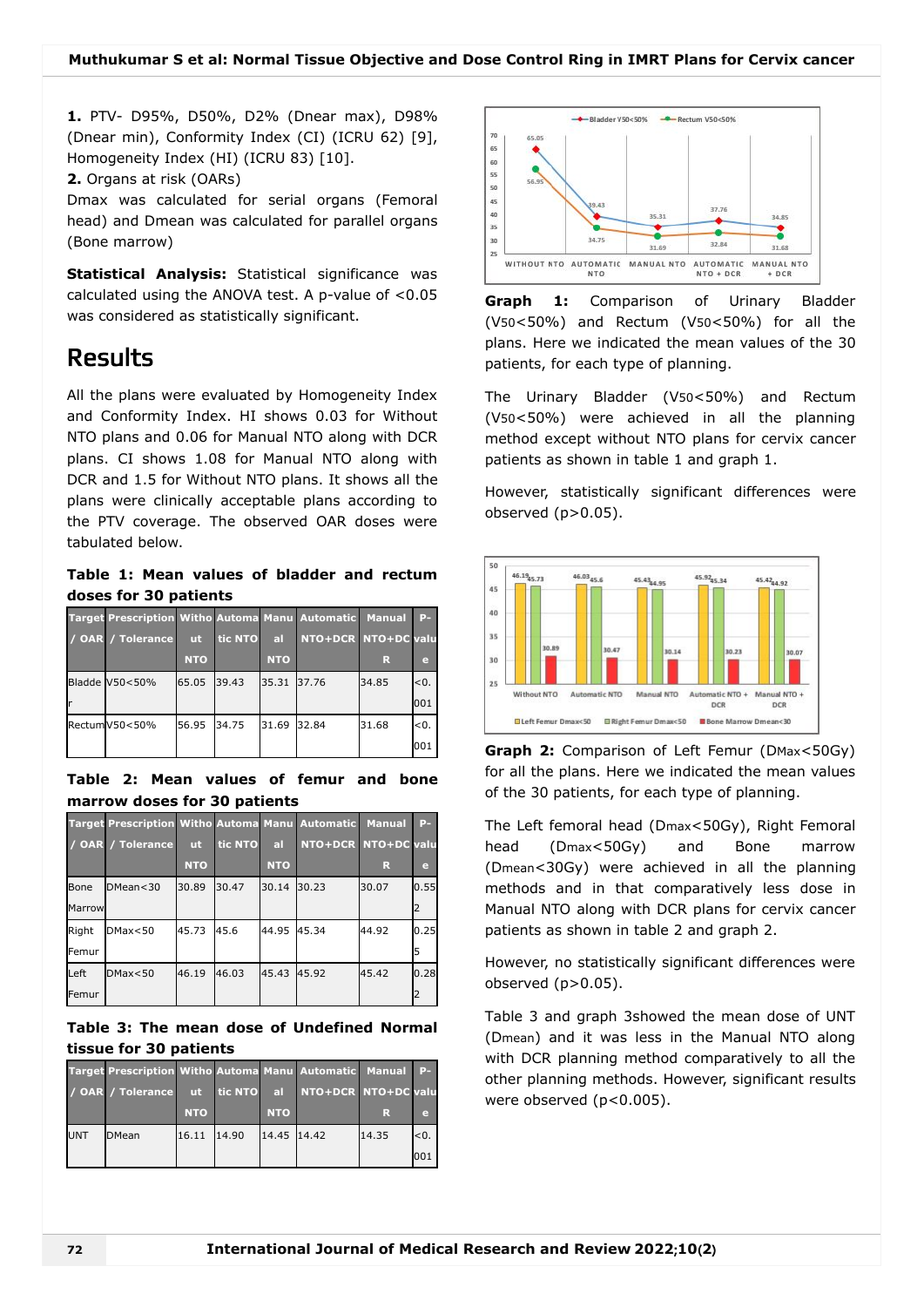

**Graph 3:** Comparison of Undefined Normal Tissue (DMean) for all the plans. Here we indicated the mean values of the 30 patients, for each type of planning.

## **Discussion**

In the present study conformity index, CI was shown better in manual NTO along with DCR plan. More constraints were added during optimization, to reduce the dose distribution outside the target volume. A similar trend was observed in the inhomogeneity index HI was shown better without an NTO plan. Fewer constraints are added during optimization, so homogeneous dose distribution over the target volume.

Similar results were shown in A Caldeira et al [2] study found that CI varied between 1.05 to 1.30 with NTO plans and without NTO plans 1.1 to 1.41. In our study, we find the CI index for without NTO and Automatic NTO was 1.56 and 1.13 respectively. Compare to these plans Manual NTO along with DCR gives a better CI was 1.08.

Bell JP et al [11] the study conclude that an automatic NTO is not recommended for lung SBRT planning because of poor performance at reducing low-dose spillage. Plans with well-tuned NTO settings (priority of 500, fall-off of 0.15mm−1) compared favourably with prior plans created with ring structures, achieving significantly lower R50% and lung V20 values. Compare to our study we got a better plan with Manual NTO (distance from target border of 0.3cm and fall-off of 0.3) gives a better plan compared to other plans. In term terms of OAR dose, Urinary bladder (V50<50%) was observed significant (p<0.05) difference in manual NTO along with DCR plan. Without NTO plan shows 65.05% and it was reduced in manual NTO along with DCR plan as 34.85%. A similar difference was observed in Rectum (V50<50%) also, 56.95% and 31.68% respectively for without NTO and Manual NTO along with DCR plan.

Non-Significant (p>0.05) was observed in terms of Bone marrow, Right femoral head and Left femoral head. Bone marrow (Dmean<30) was 30.87Gy without NTO plans and it was reduced to 30.07Gy in Manual NTO along with DCR. The right femoral head (Dmax<50) was 45.73Gy without NTO plans and it was reduced to 44.92Gy in Manual NTO along with DCR. A similar, trend was observed in the left femoral head (Dmax<50) was 46.19Gy without NTO plans and it was reduced to 45.42Gy in Manual NTO along with DCR. In GerdánM et al [12] the study concludes that analysis of the fall-off of 0.15 and the priority of 500 have satisfied our institutional criteria best and plans were calculated with AAA and AXB. In our study, we calculated all the plans with the AAA algorithm.

Undefined Normal Tissue (Dmean) shows 16.11Gy in without NTO plan and it was reduced in manual NTO along with DCR to 14.35Gy. This study shows dosimetric differences but needs to assess the clinical outcomes. Normal tissue that is exposed to radiotherapy can also be affected, leading to toxic effects. Reducing the dose to normal tissue may prevent secondary malignancy.

## Conclusion

This study shows that a manual NTO + Dose Control Ring gives better plan quality in terms of PTV coverage and less dose to Undefined Normal Tissue by maintaining Organ at Risk dose within the tolerance limits.

### **What does the study add to existing knowledge?**

The present study demonstrates the dosimetric characteristic of the different planning methods to reduce the doses of OAR and undefined normal tissues. This may prevent secondary malignancy in the future. Also, it shows that it is important to delineate and report dose to UNT. Because the difference in the planning methods significantly affects dose deposition in the UNT.

**Author's contribution: Mr Muthukumar S:** Statistical analysis, drafting and editing of the manuscript, **Mrs Navitha S:** Study designing, drafting and editing the manuscript, **Mr Jitendra Nigam:** verification of data, **Mr.Silambarasan NS:** Treatment Planning, **Dr Piyush Kumar:** Study designing, manuscript editing, finalising and intellectual content.